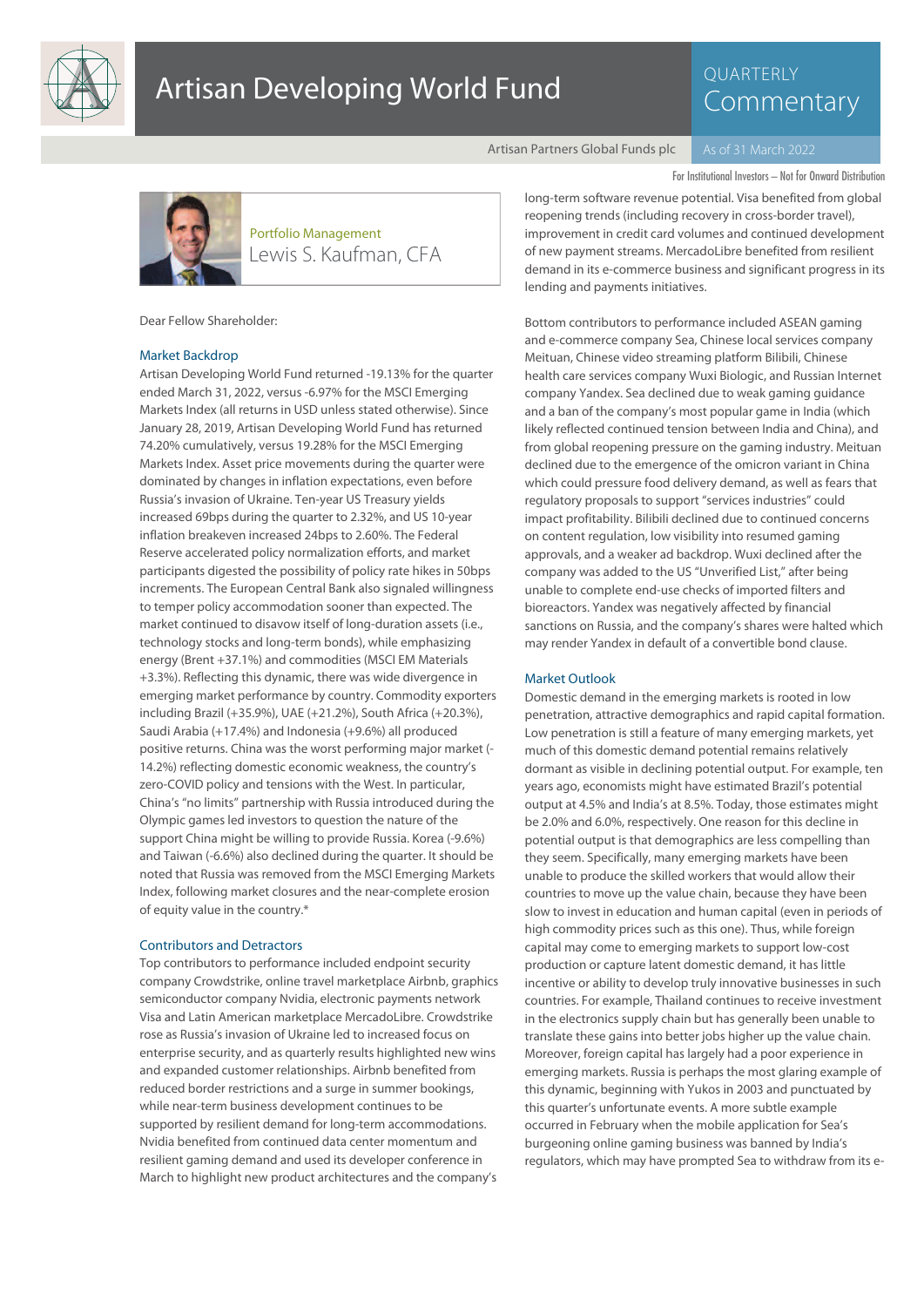commerce investments weeks later. Had it stayed, Sea might also have developed payments assets, or created jobs and new ecosystems for innovation in India. Other examples include referendums against a brewery and an airport concession in Mexico, suspensions of mining production in Peru and retroactive tax bills in India. Moreover, since emerging markets are increasingly indebted (in part due to budget increases in response to COVID-19), they increasingly lack their own domestic engines for capital formation. What we are describing is a recipe for challenged skilled labor formation, elusive capital formation, waning productivity and falling potential output. Emerging markets may be optimally embraced for what they are not (i.e., relatively immune to global economic and political developments) rather than what they are. Alternatively, we can capture latent domestic demand in the emerging markets with businesses that have innovative and aspirational products developed abroad, or with scalable businesses domestically.

One notable exception is China, which nominally has a reservoir of skilled labor (despite an aging population) and excellent capacity for domestic capital formation. Despite these capabilities, China equity markets have experienced substantial declines in recent quarters. While there are many factors at play (low fiscal impetus, domestic regulation, zero-COVID policy, China's relationship with Russia, etc.), each is arguably rooted in deteriorating external relations with the West. For example, China has pursued debt sustainability at the expense of economic growth to ensure manageable levels of overall indebtedness and external liability, should relations with the West deteriorate further. Similarly, given the high transmissibility of the omicron variant, China's zero-COVID policy can perhaps be best understood through a desire to insulate the country from dependence on Western medicine. These and similar developments become long-term economic events when they affect the pace and composition of capital formation. Growth in total social finance (or TSF, an aggregate measure of credit growth) is relatively unchanged, suggesting a persistent capital formation capability. However, domestic regulation could lead to capital allocation that is less aligned to innovation and productivity, and that is better suited to government objectives. A resumption in the IPO pipeline of innovative Chinese companies, as distinct from an acceleration in TSF growth, might be an indication that productivity-enhancing domestic capital formation is again vibrant. It should be noted that China continues to offer attractive, if reduced, levels of potential output, in a global and emerging markets context.

# Portfolio Positioning

We have often stated our desire to enhance value in periods of chaos. Ideally, we do so by leveraging value pathways, including correlations. In extreme market environments, correlations may be too high to enhance value in this manner. We also rely on a concept called Flexion, which we define as the ability to deemphasize investments while preserving value pathways, to enhance portfolio outcomes. For example, Farfetch is a company with a strategic position in the luxury goods market that is struggling to establish scale despite high take rates in its core marketplace business. As markets deteriorated and correlations

increased, we used Farfetch to gradually fund more scalable investments such as Crowdstrike, Unity and Snap. Gradual rather than immediate sales preserve residual positions and ultimately value pathways, since residuals balance the urgency of a deteriorating business assessment against the integrity of portfolio outcomes (including the possibility that your business assessment is wrong). We did not make our business model assessment about Farfetch in a day; we built conviction in it and expressed that conviction gradually. In China, we have similarly had the reinvestment set to address deterioration in China's external environment while preserving portfolio outcomes. In practice, that might mean trimming Bilibili marginally at a depressed vintage (and moment of high tax efficiency) to fund Sea, which in our judgment has commensurate upside and significantly lower policy risk. However, Flexion also allows us to preserve value pathways in China (i.e., a residual Bilibili position can reflate) in a way that a more binary approach might not. In fact, Flexion provides pathways to both higher and lower weights. In this way, Flexion is a tool for addressing deterioration in a corporate, economic or geopolitical variable, in a way that preserves the integrity of portfolio outcomes.

We also wish to underscore that value is often assumed to be static. For truly scalable companies, value creation can occur quickly and disproportionately. This potential is the reason we have identified investments with one or more dimensions of scalability. Thus, even as the investment world migrates to today's investment fashions, value continues to accrue to a disproportionate few. For example, Marriott is perhaps the preeminent hospitality company in the world with over 30 wellrecognized hotel brands. Marriott is projected to generate \$2.7bn in CY22 operating profit, growing to \$4.8bn in CY26. Airbnb is a relative newcomer but a highly scalable company. It has a natural liability engine where hosts are drawn to the platform by word of mouth. Revenues can accrue with little incremental cost (i.e., single scalable platform). The company can serve hosts and customers all over the world with marginal local investment (i.e., borderless scale). As a result, operating profit is projected to increase from \$1.3bn in CY22 to \$4.7bn in CY25. That progression highlights the scale of the value creation at Airbnb. Similarly, KFC and Pizza Hut operator Yum China is projected to have operating profit of \$903mn in CY22, growing to \$2.7bn by CY26. By comparison, Meituan is projected to have \$4.5bn in operating profit in its food delivery business alone in CY26 (off a CY22 base of \$1.1bn), plus an additional \$5.7bn in operating profits from its local services operations. We would also note that scalability is the reason inflationary inputs and pricing power are not really relevant for most of our investments: if revenue generation occurs quickly and with proper margins, the inherent operating leverage can easily absorb inflationary inputs. At times, significant and sustained value creation can converge with price declines to create good long-term entry points in moments of chaos.

We thank you for your trust and confidence.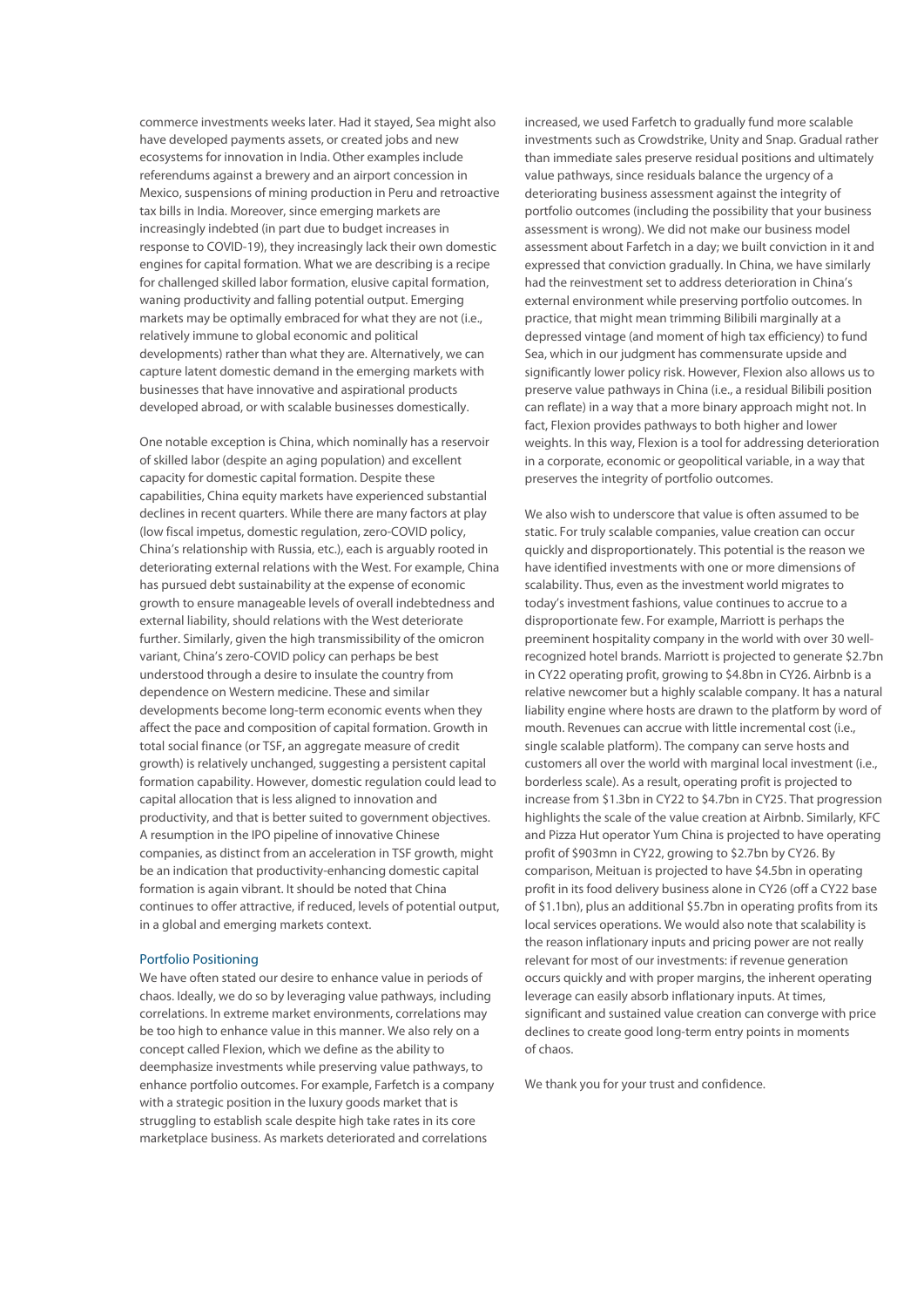## Investment Process

We seek to build, preserve and enhance a stream of compounded business value. We define this emphasis as follows: **Build:** Pair low penetration domestic demand with scalable and enduring businesses that are able to drive value creation and disproportionate outcomes.

**Preserve:** Preserve value creation and establish a forward-looking construct for managing risk. **Enhance:** Leverage risk pathways to enhance long-term value creation.

| <b>Investment Results (%)</b>               | Average Annual Total Returns |            |          |       |                          |                          |           |
|---------------------------------------------|------------------------------|------------|----------|-------|--------------------------|--------------------------|-----------|
| As of 31 March 2022                         | 0TD                          | <b>YTD</b> | 1 Yr     | 3 Yr  | 5 Yr                     | 10Yr                     | Inception |
| Class I USD-Inception: 28 Jan 2019          | $-19.13$                     | $-19.13$   | $-25.04$ | 15.11 | $\overline{\phantom{a}}$ | $\overline{\phantom{a}}$ | 19.14     |
| MSCI Emerging Markets Index (USD)           | $-6.97$                      | $-6.97$    | $-11.37$ | 4.94  |                          |                          | 5.72      |
| Class I GBP-Inception: 11 Sep 2020          | $-16.67$                     | $-16.67$   | $-21.36$ |       |                          |                          | $-7.91$   |
| MSCI Emerging Markets Index (GBP)           | $-4.30$                      | $-4.30$    | $-7.12$  |       |                          |                          | 2.90      |
| Class I EUR-Inception: 19 Feb 2021          | $-16.77$                     | $-16.77$   | $-20.57$ |       |                          |                          | $-27.96$  |
| MSCI Emerging Markets Index (EUR)           | $-4.92$                      | $-4.92$    | $-6.37$  | __    |                          |                          | $-9.86$   |
| Annual Returns (%) 12 months ended 31 March |                              |            | 2018     | 2019  | 2020                     | 2021                     | 2022      |
| Class I USD                                 |                              |            |          |       | 5.87                     | 92.22                    | $-25.04$  |

Source: Artisan Partners/MSCI. Returns for periods less than one year are not annualized.

\*As it pertains to this document, past performance does not predict future returns. Performance is NAV to NAV, including reinvestment of dividends and capital gains, if any, and is net of fees and expenses, excluding any s redemption charges which may be levied. At the moment, the Fund does not intend to charge subscription or redemption fees. The Fund may be offered in different share classes, which are subject to different fees, expenses a inception dates (which may affect performance), have different minimum investment requirements and are entitled to different services. Funds are actively managed and are not managed to a benchmark index.

Investment Risks: Investments will rise and fall with market fluctuations and investor capital is at risk. Investors investing in funds denominated in non-local currency should be aware of the risk of currency exchange fluctuations that may cause a loss of principal. These risks, among others, are further described on the last page, which should be read in conjunction with this material.

# **For more information:** Visit www.artisanpartners.com

Current and future portfolio holdings are subject to risk. International investments involve special risks, including currency fluctuation, lower liquidity, different accounting methods and economic and political systems, higher transaction costs. These risks typically are greater in emerging markets. Such risks include new and rapidly changing political and economic structures, which may cause instability; underdeveloped securities markets; and higher likelihood of high levels of inflation, deflation or currency devaluations. Securities of small- and medium-sized companies tend to have a shorter history of operations, be more volatile and less liquid and may have underperformed securities of large companies during some periods. Investments will rise and fall with market fluctuations and investor capital is at risk. The costs associated with this fund will impact your r time. These risks, among others, are further described in the Fund Documents.

This is a marketing communication. Further fund details, including risks, fees and expenses, and other information, such as ESG practices, are set out in the current Prospectus, Supplements, Key Investor Information Documents (KIIDs) and other documentation (collectively, the Fund Documents), which can be obtained by calling +44 (0) 207 766 7130 or visiting www.apgfunds-docs.com. Please refer to the Fund Documents and consider all of a fund's characteristics before making any final investment decisions.

This summary represents the views of the portfolio managers as of 31 Mar 2022. Those views may change, and the Fund disclaims any obligation to advise investors of such changes. Portfolio holdings are displayed in the cont marketing the fund shares and not the marketing of underlying portfolio securities. For the purpose of determining the Fund's holdings, securities of the same issuer are aggregated to determine the weight in the Fund. The mentioned above comprise the following percentages of the Fund's total net assets as of 31 Mar 2022: Crowdstrike Holdings Inc 5.0%, Airbnb Inc 6.6%, Nvidia Corp 6.4%, Visa Inc 4.8%, MercadoLibre Inc 6.3%, Sea Ltd 6.1%, Mei 5.1%, Bilibili Inc 2.3%, Wuxi Biologics Cayman Inc 2.5%, Yandex NV 0.0%, Unity Software Inc 5.0%, Snap Inc 5.0%. As of 3 Mar 2022, Russian holdings are valued at zero. Securities named in the Commentary, but not listed her not held in the Fund as of the date of this report. Portfolio holdings are subject to change without notice and are not intended as recommendations of individual securities.

Attribution is used to evaluate the investment management decisions which affected the portfolio's performance when compared to a benchmark index. Attribution is not exact, but should be considered an approximation of the contribution of each of the factors considered.

The Global Industry Classification Standard (GICS®) is the exclusive intellectual property of MSCI Inc. (MSCI) and Standard & Poor's Financial Services, LLC (S&P). Neither MSCI, S&P, their affiliates, nor any of their thir ("GICS Parties") makes any representations or warranties, express or implied, with respect to GICS or the results to be obtained by the use thereof, and expressly disclaim all warranties, including warranties of accuracy, merchantability and fitness for a particular purpose. The GICS Parties shall not have any liability for any direct, indirect, special, punitive, consequential or any other damages (including lost profits) even if notified

MSCI Emerging Markets Index measures the performance of emerging markets. The MSCI Emerging Markets Materials Index includes large and mid-cap companies in the materials sector across emerging markets countries. Emerging markets returns and country-specific index returns are in USD unless otherwise stated. All single country returns are net returns bosed on MSCI country indices. The index(es) are unmanaged; include net reinvested dividends fees or expenses; and are not available for direct investment. Brent return reflects the MSCI makes no express or implied warranties or representations and shall have no liability whatsoever with respect to any MSCI data contained herein. The MSCI data may not be further redistributed or used to create indices products. This report is not approved or produced by MSCI.

Operating profit is the net income derived from a company's primary or core business operations.

This material is provided for informational purposes without regard to your particular investment needs and shall not be construed as investment or tax advice on which you may rely for your investment decisions. Investors their financial and tax adviser before making investments in order to determine the appropriateness of any investment product discussed herein. In no event shall Artisan Partners have any liability for direct, indirect, sp punitive, consequential (including, without limitation, lost profits) losses or any other damages resulting from the use of this material.

Artisan Partners Limited Partnership (APLP) is an investment adviser registered with the U.S. Securities and Exchange Commission (SEC). Artisan Partners UK LLP (APUK) is authorized and regulated by the Financial Conduct Au is a registered investment adviser with the SEC. APEL Financial Distribution Services Limited (AP Europe) is authorized and regulated by the Central Bank of Ireland. APLP, APUK and AP Europe are collectively, with their pa and affiliates, referred to as Artisan Partners herein. Artisan Partners is not registered, authorised or eligible for an exemption from registration in all jurisdictions. Therefore, services described herein may not be av